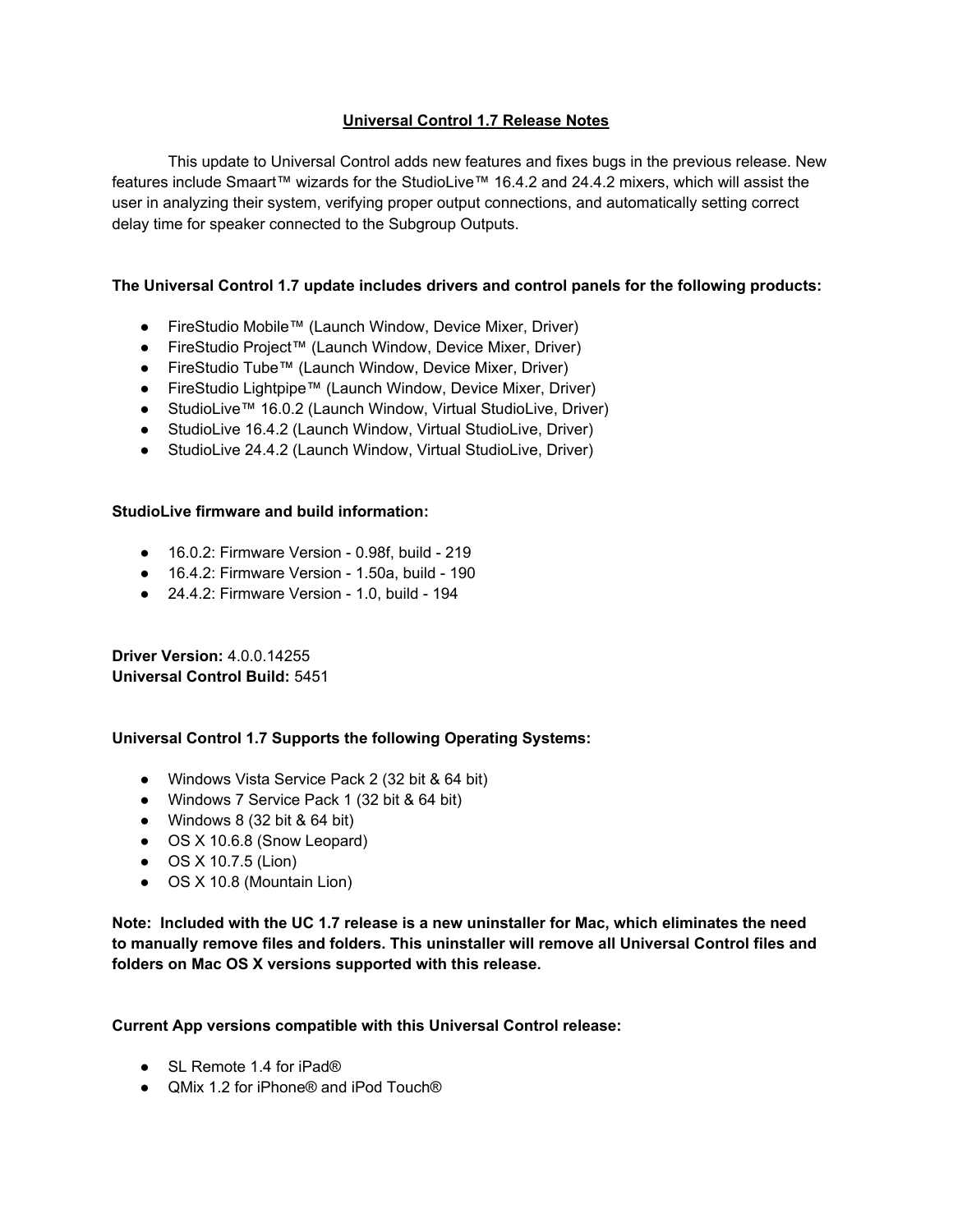## **The Following iOS Devices are Compatible with SL Remote:**

- iPad (1st generation **running iOS 4 or later**)
- iPad (2nd generation **running iOS 5 or later**)
- iPad (3rd generation **running iOS 5 or later**)
- iPad 4rd generation & iPad Mini (**NOTE: PreSonus QA has not currently tested these devices, however according Apple there is no reason why these devices should not be supported**)

**The Following iOS Devices are Compatible with QMix (running iOS 5 or later):**

- iPhone 3GS
- $\bullet$  iPhone 4
- iPhone 4S
- iPhone 5 (**The App will center on the screen. A future update will allow QMix to fill the entire iPhone 5 screen)**
- iPod Touch 3G
- iPod Touch 4G
- iPod Touch 5th Generation (**The App will center on the screen. A future update will allow QMix to fill the entire iPhone 5 screen)**

**Universal Control Version 1.7 Does Not Support the Following Products or Operating Systems:**

- FireStudio [26x26]
- Versions of OS X 10.6 (Snow Leopard) earlier than 10.6.8
- Versions of OS X 10.7 (Lion) earlier than 10.7.4

# **Universal Control 1.7 Includes the Following Feature Updates to Virtual StudioLive for StudioLive 16.4.2 & StudioLive 24.4.2 Mixers (Remote Controllable from SL Remote 1.4):**

- SMAART Room Analysis Wizard:
	- Guides you through the steps necessary to generate a frequency response trace of your room
	- No complicated routing
	- Basic [Single Point] and Advanced [Multiple Point] options
- SMAART System Delay Wizard:

- Calculates and sets the correct delay time for any delay tower or backfill connected to a subgroup out

- Delay systems from Main outs, Aux outs, or another delayed Subgroup out
- SMAART Output Check Wizard:
	- Verifies correct output connectivity by routing a momentary burst of pink noise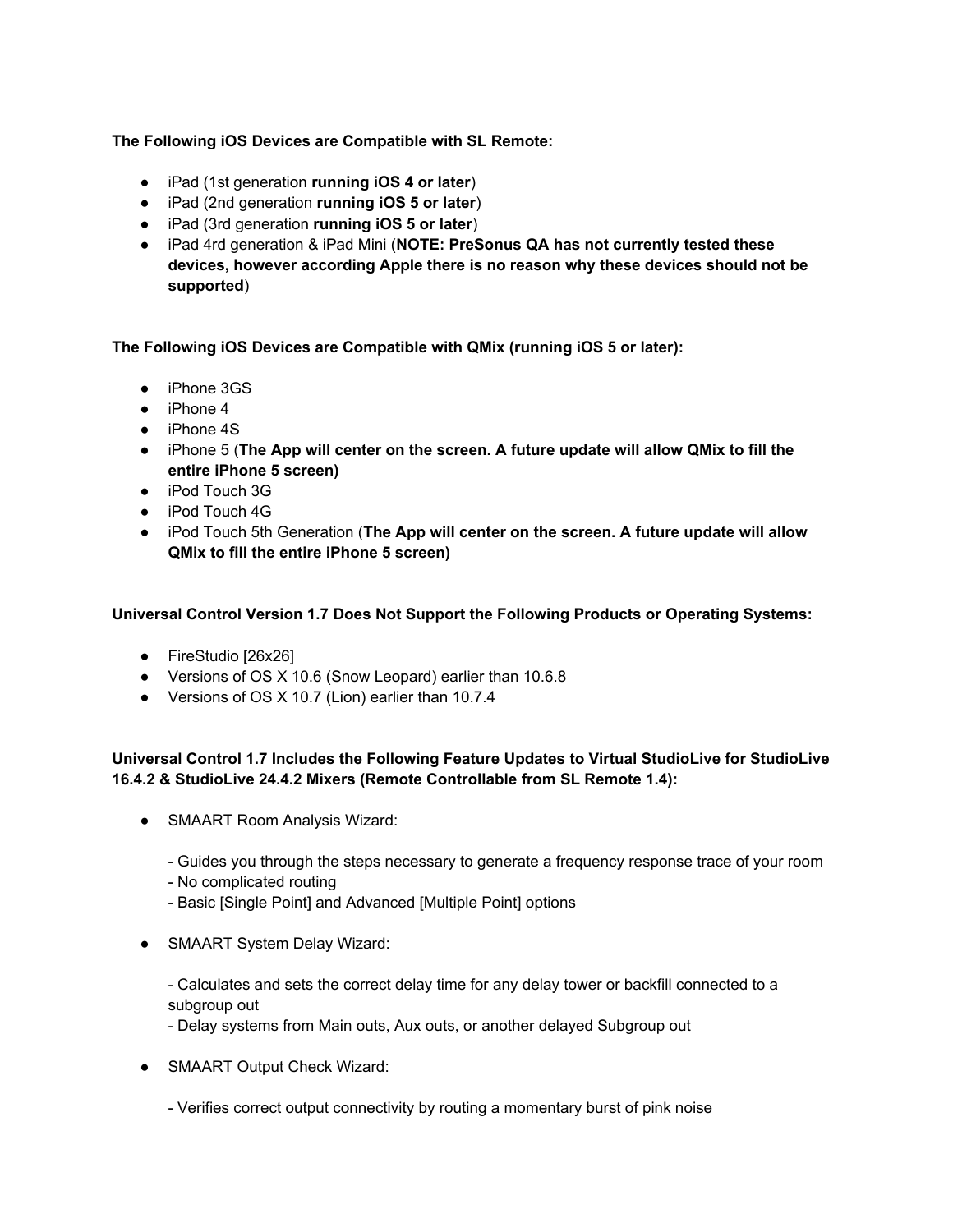- OHCI Tool visibility (PC Only)

## **SL Remote 1.4 Includes the Following Feature Updates:**

- **●** Remote Control over all VSL Smaart wizard functions
- **●** Smaart wizards can be launched from the SL Remote "Settings" Page

#### **QMix 1.2 Includes the Following Feature Updates:**

● User lockout while Smaart wizards are running

**Note: An indication screen will appear for QMix users when the Smaart wizards are running to let them know that they cannot control the board while the Smaart wizard(s) are is use. Control over personal mixes will resume automatically when the Smaart wizard(s) are no longer running.**

#### **Universal Control 1.7 Resolves the Following Issue(s):**

- Fixed an issue in which Scribble strip scenes did not load into the VSL scribble strip alone
- Fixed an issue where Auxiliary Inputs were Reversed
- Fixed a graphic display issue with the VSL browser window
- Fixed an issue where the PC Uninstaller was not removing all necessary files
- Fixed an issue where control panel was not dislaying on standard sized displays
- Fixed an issue on SL2442 where audio would not pass after FX A was set to Mono Effect and FX B was set to Plate Reverb effect

## **SL Remote 1.4 Resolves the Following Issue(s):**

- Fixed an issue in which Scribble strip scenes did not load into the VSL scribble strip alone
- Fixed an issue where the parameter for the Ambience FX appears even though a different effect is selected
- Fixed an issue where non-Western characters in the name of an iOS device would cause SL Remote to not launch

#### **QMix 1.2 Resolves the Following Issue(s):**

● Fixed an issue where non-Western characters in the name of an iOS device would cause QMix to not launch

#### **Known Issue**

• Non-Western Characters in the name of iOS device will show up in the VSL Remote Devices Section as ?????.